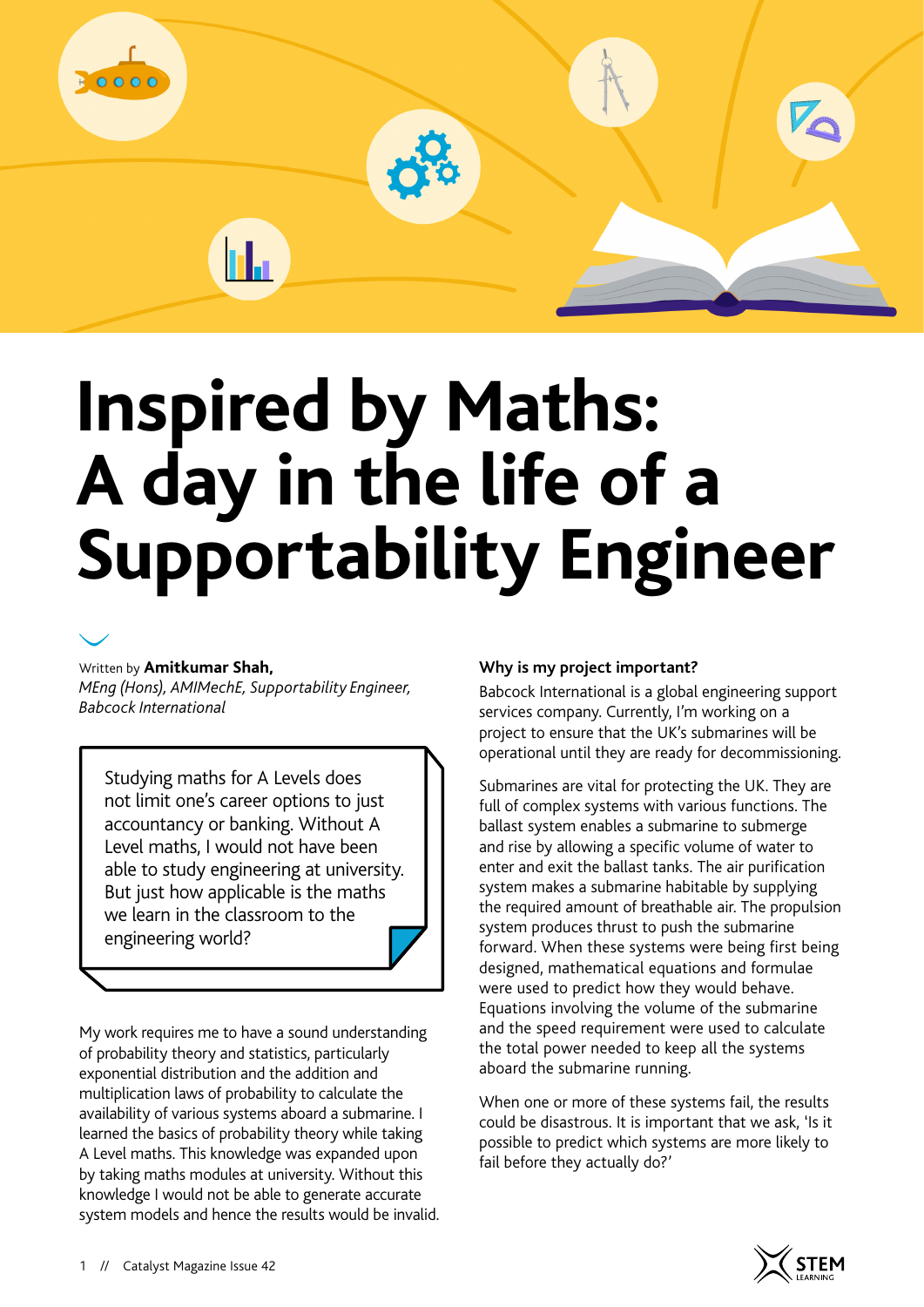**Currently, I'm working on a project to ensure that the UK's submarines will be operational until they are ready for decommissioning.**

#### **What does my current role involve?**

I work for Babcock International as a supportability engineer. My current role is to demonstrate to the Royal Navy that the systems aboard a submarine will be available during a patrol. Most of my work is completed on a computer but sometimes I go aboard a submarine and talk to the sailors to familiarise myself with how the system operates.

I break down each system I am analysing into its constituent components. For each component, I will collect the failure rates from legacy failures, the manufacturer and databases. I then perform calculations on the failure rates to obtain the availability metrics. These metrics are used to generate a system Reliability Block Diagram (RBD). An RBD shows the functional relationship between the components, and indicates which ones must operate successfully for the system to accomplish its intended function.

After this, I will run a simulation. The results will demonstrate whether the system will be available for patrol, which components are most likely to fail and which components are availability drivers. The availability drivers will require the most maintenance so that the system will meet its availability target. If the availability target cannot be met, a redesign or a change in the maintenance schedule will be required.

Without understanding the maths, especially probability theory and statistics, I would be unable to generate an accurate system RBD as the wrong inputs would be used and therefore the results would be invalid- a submarine might not be available during a patrol or a system could be more likely to break down than predicted.

#### **How did I get here?**

While at school, I participated in a Headstart course where I discovered how engineers apply their knowledge of maths, science and business to develop innovative solutions to complex problems.

This interested and appealed to me. As a result, I chose to take maths, physics and chemistry for my A 'levels because without these subjects I would not be able to study engineering at university.

In 2012 I enrolled at the University of Warwick and by 2016 I obtained a Master of Engineering with Honours in Mechanical Engineering. Soon afterwards, I joined Babcock International as a graduate mechanical engineer, where I worked in a variety of graduate placements. I prepared safety assessments for design changes, scheduled technology demonstrations and produced a conceptual design of a submarine propulsion system.

**Without understanding the maths, I would be unable to generate an accurate system RBD and the results would be invalid.**



Currently I am working remotely from home but eventually I will return to the office. This will improve teamwork because the team will all be in the same location which makes communication easier.

As Babcock is interested in the personal development of their staff, they are helping me work towards becoming a chartered engineer. By the time I reach chartership, I will most likely be managing my own team as a senior supportability engineer. This is more of a people focused role rather a technical role. I would be setting personal objectives for my team and scheduling their tasks. Instead of generating my own RBDs, I would be reviewing other people's RBDs and providing feedback.

#### **How useful is maths for a supportability engineer?**

As I already mentioned before, I would not have my job without an engineering degree. I would not have been able to study engineering without taking maths at A 'level. The maths I learned at school was a starting point. As I participated in higher levels of education my mathematical knowledge became more specialised and focused. As a supportability engineer I regularly work with complex equations and probability theory.